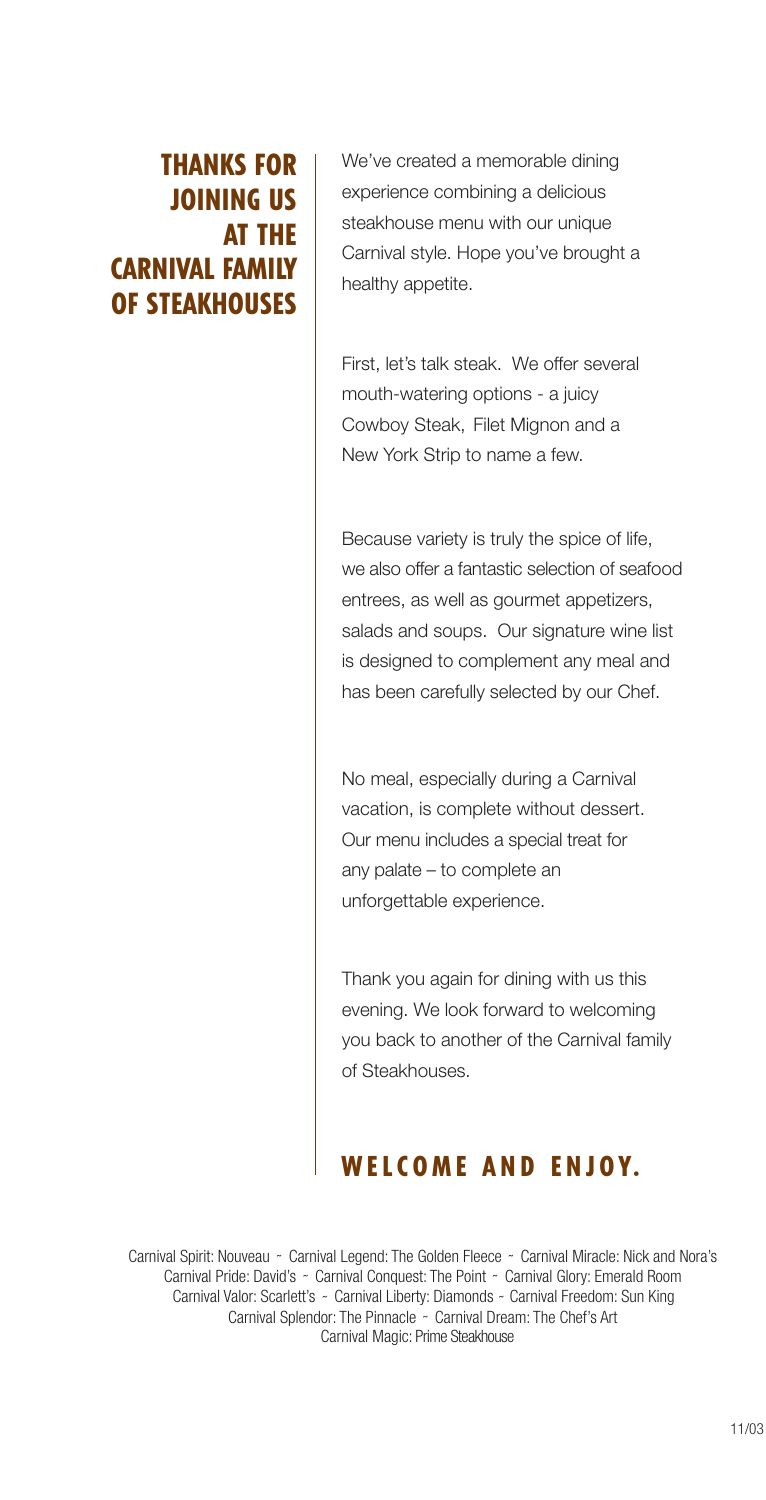# S T A R T E R S

#### ESCARGOTS BOURGUIGNONNE

Baked in Garlic Herb Butter

#### GRILLED PORTOBELLO MUSHROOM

Marinated with Virgin Olive Oil and Aged Balsamic Vinegar

# BEEF CARPACCIO \*

Sliced Raw Beef Tenderloin with Shaved Parmesan Cheese Marinated Mache Lettuce

# AHI TUNA TARTARE \*

Dices of Sashimi Grade Yellow Fin Tuna Belly

#### JUMBO SHRIMP COCKTAIL Black Tiger Shrimp with American Cocktail Sauce

## NEW ENGLAND CRAB CAKE

On Roasted Pepper Remoulade

# LOBSTER BISQUE WITH VINTAGE COGNAC

Fleuron and Fresh Cream

#### BAKED ONION SOUP

# S ALA D S

# CLASSIC CAESAR SALAD

Hearts of Romaine Lettuce, Traditionally Prepared

## BABY LEAF SPINACH AND FRESH MUSHROOMS

With Blue Cheese Dressing and Warm Bacon Bits

# HEART OF ICEBERG LETTUCE

With Red and Yellow Grape Tomatoes

#### SLICED, SUN-RIPENED BEEF STEAK TOMATO

With Gorgonzola Crumbles

# S I D E D ISH E S

Baked Potatoes with Trimmings Sautéed Medley of Fresh Mushrooms Yukon Gold Mash with Wasabe Horseradish Creamed Spinach with Garlic Steamed Broccoli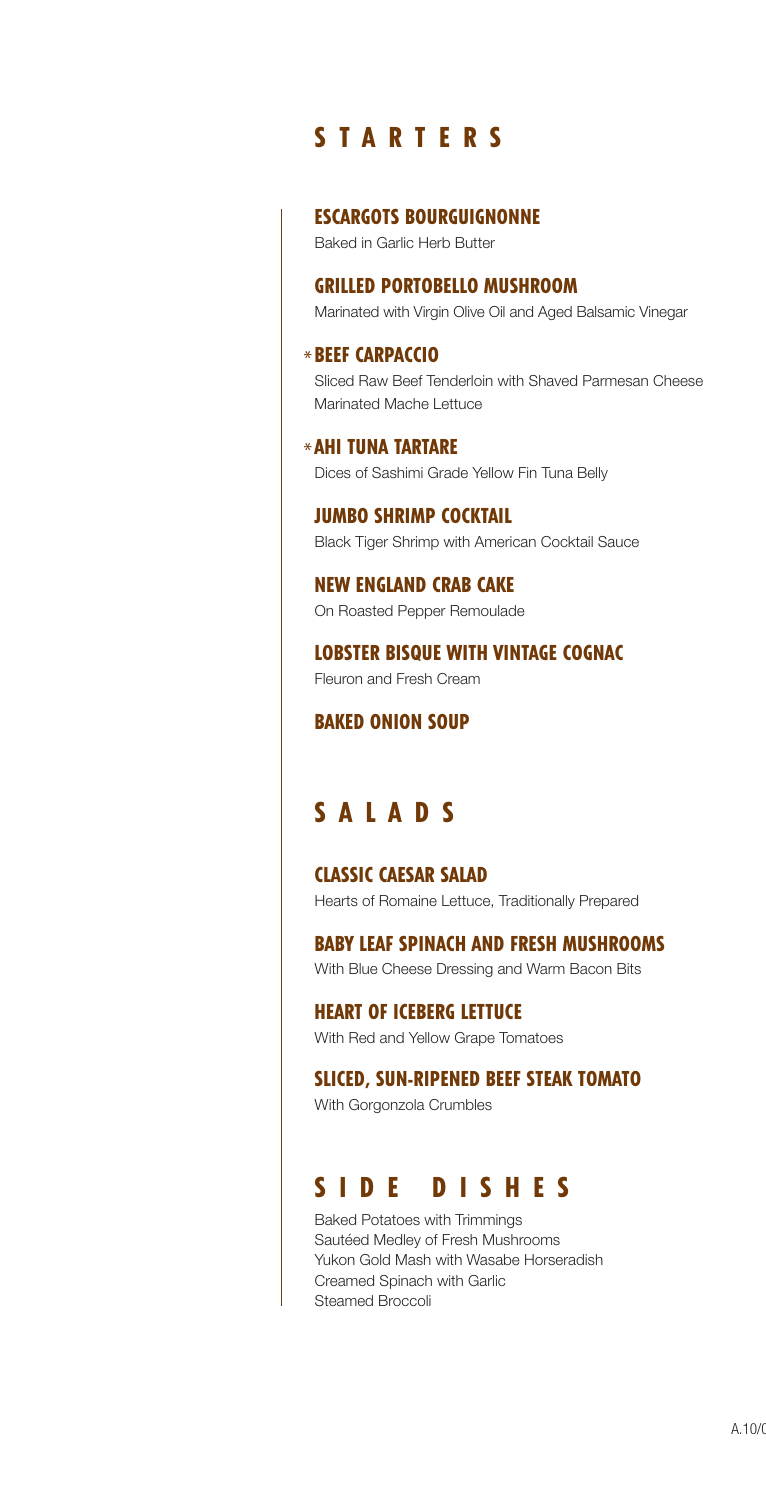# E N T R É E S

# BROILED PRIME NEW YORK STRIP LOIN STEAK \*

14 oz. of the Favorite Cut for Steak Connoisseurs

# GRILLED PRIME COWBOY STEAK \*

18 oz. Rib Chop for the Real Beef Gourmet

# SPICE-RUBBED PRIME RIBEYE STEAK \*

18 oz. of flavorful Meat from the Center of the Prime Rib

# BROILED FILET MIGNON \*

9 oz. for the True Gourmet

## SURF & TURF \* Maine Lobster Tail and Grilled Filet Mignon

BROILED LOBSTER TAIL Served With Drawn Butter

## BROILED ROSEMARY INFUSED CHICKEN

On Pan Seared Potato and Mushroom Hash

GRILLED LAMB CHOPS \* Double - Cut Lamb Chops

MAINE LOBSTER RAVIOLI

Garnished with Grilled Scampi

## GRILLED FILLET OF FISH FROM THE MARKET

Presented on Young Spinach Salad The best Selection, the Market offers

\* Public health advisory: consuming raw or undercooked meats, poultry, seafood, shellfish, or eggs may increase your risk for foodborne illness, especially if you have certain medical conditions.

Charges will apply for additional entrees.

## **SAUCES** AVAILABLE

Three Peppercorn

Wild Mushroom

Béarnaise